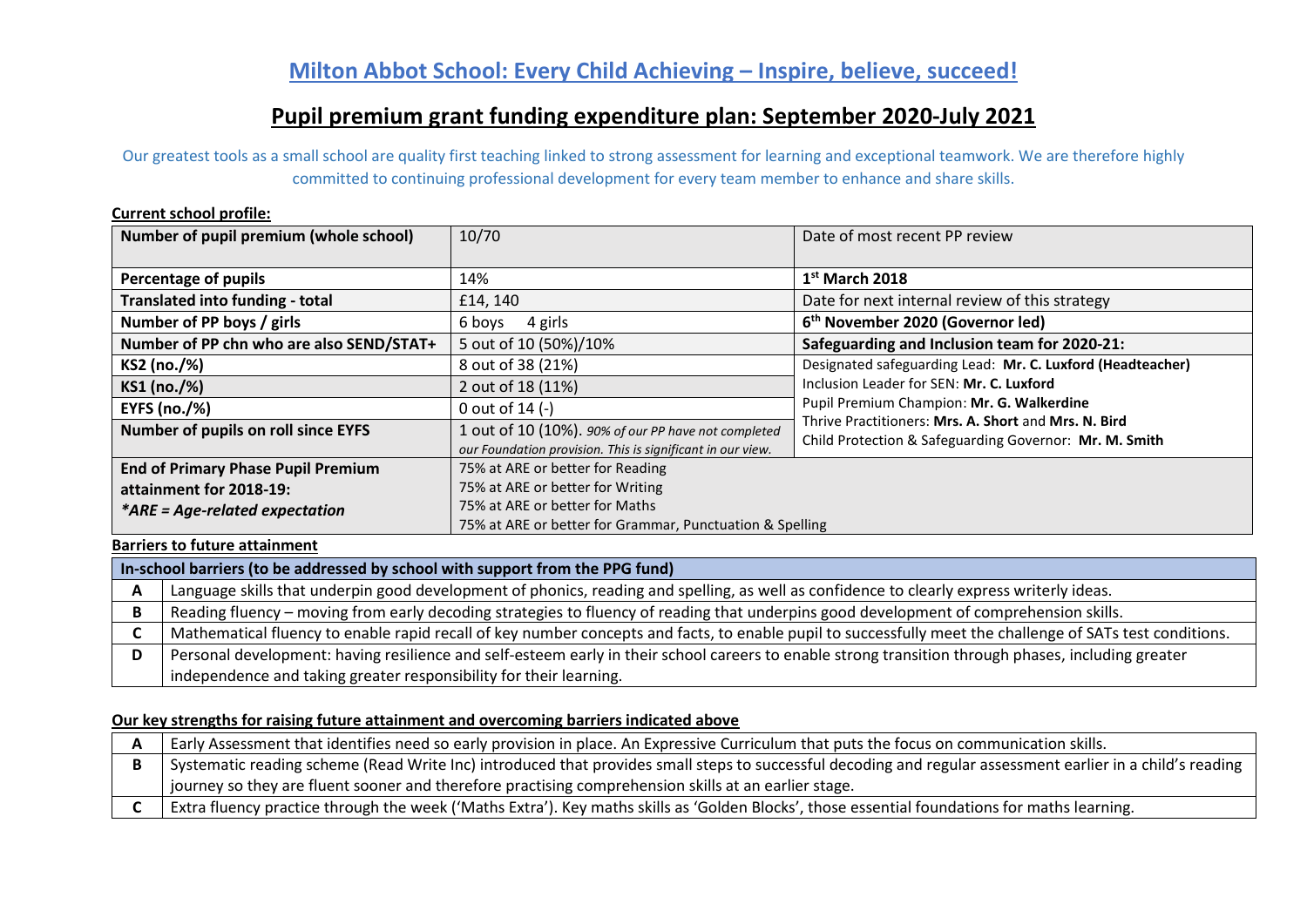**D** A very nurturing approach across school, linked to Thrive and led by a Pupil Premium Champion. High expectations in every classroom and effective systems of recognition and praise. Smaller class sizes, with KS1 in their own dedicated class so they can received the expectations clearly suited to their age and stage (e.g. not with EYFS or LKS2)

## **Early Years Foundation Stage/Key Stage 1: 3 pupils currently receive Pupil Premium Grant**

| Provision                                                                                                               | Objective(s)                                                                                                                                                                                                                  | Outcomes: mid-year milestones (RAG rate)                                                                                                                                                                                                                      | Outcomes: July 2021                                                                                                                                                                                                                                                                                                                                                                                                                                                                                                                                                                                                                                                                                                                                                                                                                                                                                                                                                                                                                                                        | Cost                                       |
|-------------------------------------------------------------------------------------------------------------------------|-------------------------------------------------------------------------------------------------------------------------------------------------------------------------------------------------------------------------------|---------------------------------------------------------------------------------------------------------------------------------------------------------------------------------------------------------------------------------------------------------------|----------------------------------------------------------------------------------------------------------------------------------------------------------------------------------------------------------------------------------------------------------------------------------------------------------------------------------------------------------------------------------------------------------------------------------------------------------------------------------------------------------------------------------------------------------------------------------------------------------------------------------------------------------------------------------------------------------------------------------------------------------------------------------------------------------------------------------------------------------------------------------------------------------------------------------------------------------------------------------------------------------------------------------------------------------------------------|--------------------------------------------|
| Intervention teacher<br>to work in small<br>groups or with<br>individuals with<br>specific targets (2 x<br>pm per week) | To develop and embed<br>essential literacy skills, to<br>accelerate progress and close<br>gaps.<br>To complete daily recap of<br>number work to close gaps in<br>counting, place value and<br>calculation. To ensure fluency. | To move two book bands.<br>To know half of the phonic sounds in a mock<br>phonic screening check.<br>To complete 50% of the English objectives<br>for appropriate year group(s).<br>To complete 50% of the maths objectives for<br>appropriate year group(s). | KS1 pupils to be on the age-appropriate book<br>bands and RWI stage.<br><b>Outcome:</b> 66% at ARE or better for their Reading,<br>moving up two sets. All pupils have made good<br>progress in KS1 through Read Write Inc groups<br>and intervention, with one pupil catching up<br>significantly well 33% have evident progress in<br>their blending but continue to require support<br>and retrieval practice.<br>To complete all of previous year groups<br>objectives (gaps identified early) and to word-<br>build accurately and complete simple sentences<br>independently.<br><b>Outcome: 66%</b> at ARE or better for their Reading,<br>moving up two sets.<br>To pass the phonic screening check or to record<br>a 75% increase from Autumn baseline.<br><b>Outcome: 66% of PP passed having made</b><br>pleasing increase from September.<br>To be secure on 75% to 100% of age-related<br>maths objectives.<br><b>Outcome: 66% are secure in 75-100% of</b><br>objectives. 33% demonstrate improved number<br>confidence and fluency, but struggle to recall. | £2850*<br>(£15.00 p/hour<br>x 5 hours pwk) |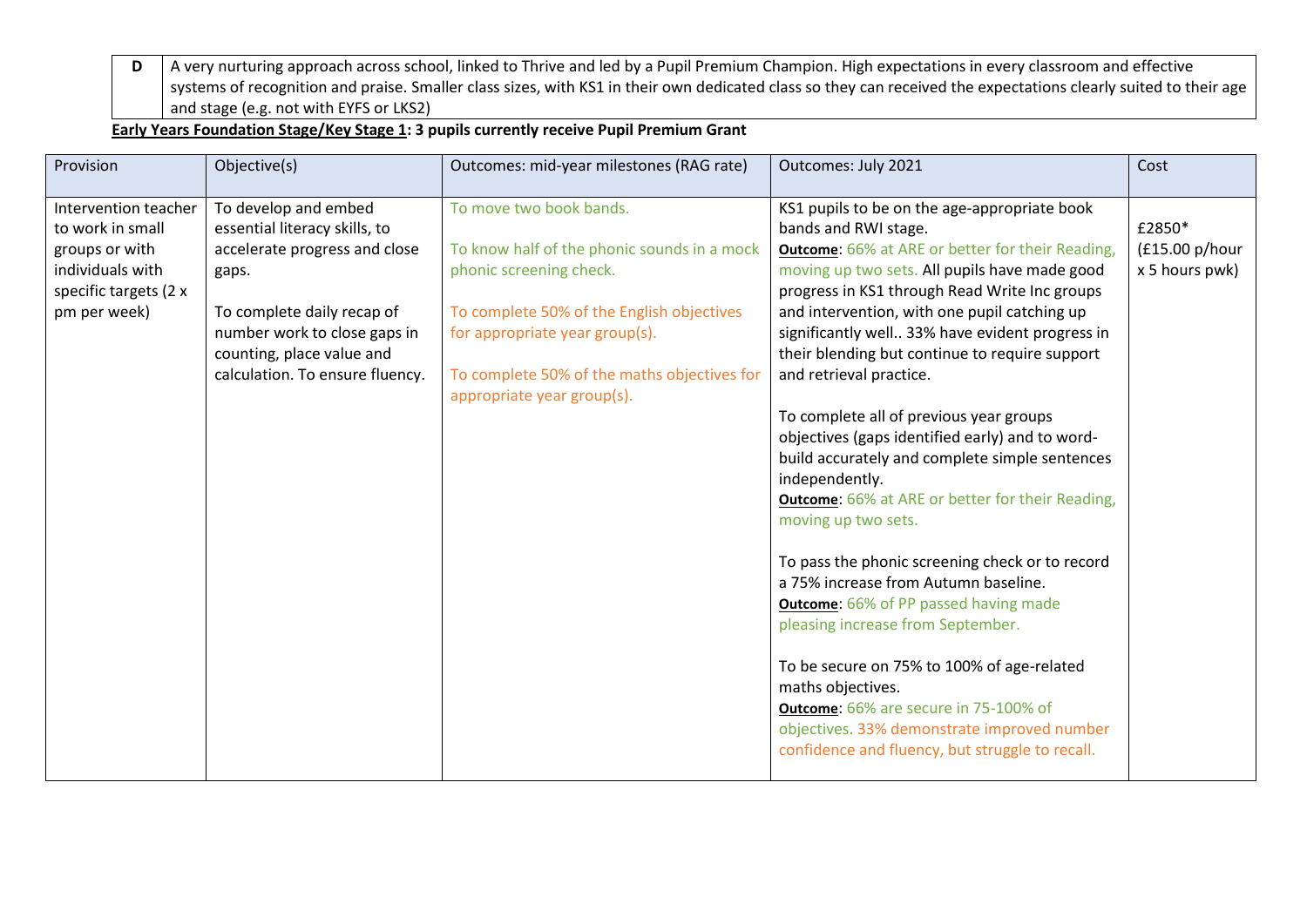## **Key Stage 2: 8 pupils receiving Pupil Premium grant**

| Provision               | Objective(s)                                           | Outcomes: mid-year milestones (RAG          | Outcomes: July 2021 (RAG rate)                             | Cost              |
|-------------------------|--------------------------------------------------------|---------------------------------------------|------------------------------------------------------------|-------------------|
|                         |                                                        | rate)                                       |                                                            |                   |
| Reading tutor           | To close gaps in reading                               | To complete 50% of reading objectives of    | Action Plan: 50% reduction in PP below ARE across the      | See above*        |
| intervention 2 pm per   | knowledge from previous years.                         | year group.                                 | Key Stage.                                                 |                   |
| wk led by outstanding   | To improve fluency and                                 | To evidence an improved test score and thus | <b>Outcome:</b> 50% reduction was achieved. Pupil voice    |                   |
| teacher                 | comprehension strategies for                           | closing previous years' gaps.               | reflects that tutoring had a positive impact.              |                   |
|                         | SATs and be reading ready for                          |                                             |                                                            |                   |
|                         | Secondary phase.                                       |                                             | At least 50% PP at ARE for Reading                         |                   |
|                         |                                                        |                                             | <b>Outcome: 50% of PP at ARE for reading. Evidence</b>     |                   |
|                         |                                                        |                                             | shows that 100% of KS2 pupils receiving the PPG made       |                   |
|                         |                                                        |                                             | good to better progress. Pupil voice reports an            |                   |
|                         |                                                        |                                             | enjoyment/love of reading.                                 |                   |
| Maths tuition 1 x pwk   | To close gaps in maths fluency                         | To complete 50% of maths objectives of year | Action Plan: 50% reduction in PP below ARE across the      | £1,240            |
|                         | and understanding in KS2                               | group.                                      | Key Stage.                                                 |                   |
|                         |                                                        | To evidence an improved test score and thus | <b>Outcome:</b> 50% reduction was achieved. Pupil voice    |                   |
|                         |                                                        | closing previous years' gaps                | reflects that tutoring had a positive impact.              |                   |
|                         |                                                        |                                             | At least 50% PP at ARE for Maths                           |                   |
|                         |                                                        |                                             | <b>Outcome:</b> 50% of PP at ARE for Maths. Evidence shows |                   |
|                         |                                                        |                                             | that 85% of KS2 pupils receiving the PPG made good to      |                   |
|                         |                                                        |                                             | better progress.                                           |                   |
| Reading and maths       | To close gaps in reading and                           | To complete 50% of reading objectives of    | Action Plan: 50% reduction in PP below ARE across the      | £550              |
| resources, including    | maths subject knowledge from                           | year group.                                 | Key Stage.                                                 |                   |
| online support          | previous years.                                        | To evidence an improved test score and thus | <b>Outcome:</b> 50% reduction was achieved. Pupil voice    |                   |
|                         | To improve fluency and<br>comprehension strategies for | closing previous years' gaps.               | reflects that tutoring had a positive impact.              |                   |
|                         | SATs and be reading ready for                          |                                             | At least 50% PP at ARE for Maths                           |                   |
|                         | Secondary phase.                                       |                                             | <b>Outcome:</b> 50% of PP at ARE for Maths. Evidence shows |                   |
|                         |                                                        |                                             | that 85% of KS2 pupils receiving the PPG made good to      |                   |
|                         |                                                        |                                             | better progress.                                           |                   |
| Daily TA support in KS2 | To provide emotional support to                        | To complete 50% of reading objectives of    | Action Plan: 50% reduction in PP below ARE across the      | £8,000 across the |
| class to support        | overcome barriers and enable                           | year group.                                 | Key Stage.                                                 | academic year     |
| learning and challenge  | learning progress in all core                          |                                             | <b>Outcome:</b> 50% reduction was achieved. Pupil voice    |                   |
| to meet next target     | subjects, especially higher level                      | To evidence an improved test score and thus | reflects that tutoring had a positive impact.              | 1 x TA in LK2 am  |
| and to overcome         | maths and fuller sentence                              | closing previous years' gaps and move Maths |                                                            | 1 x TA in UK2 am  |
|                         | building.                                              |                                             | At least 50% PP at ARE for Maths                           |                   |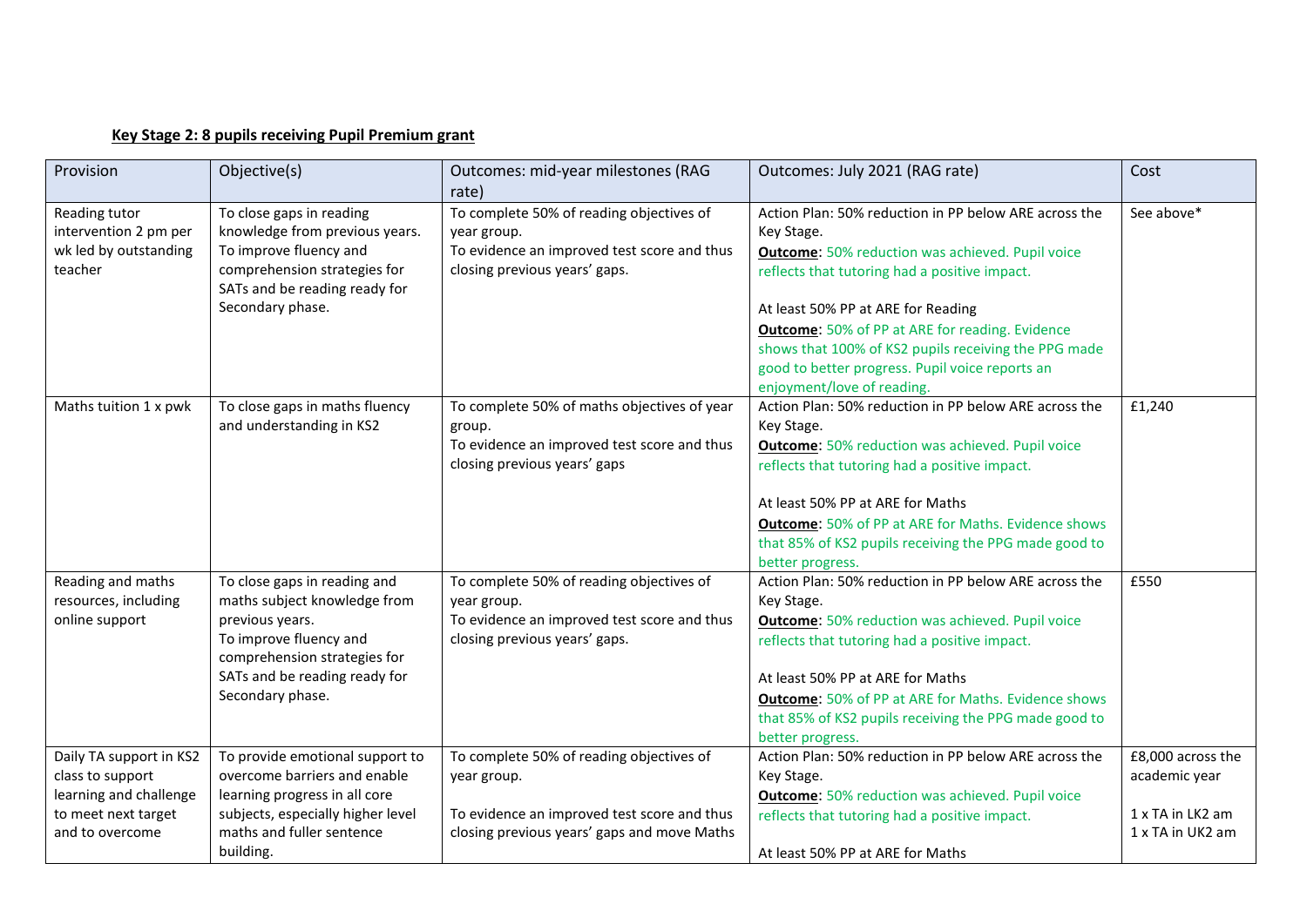| emotional                                  |                                    | into greater depth, as evidence illustrates this | <b>Outcome:</b> 50% of PP at ARE for English and Maths.         |                  |
|--------------------------------------------|------------------------------------|--------------------------------------------------|-----------------------------------------------------------------|------------------|
| needs/barriers.                            | To improve reading fluency and     | is more than possible.                           | Evidence shows that 85% of KS2 pupils receiving the             |                  |
|                                            | comprehension.                     |                                                  | PPG made good to better progress in Maths and 100%              |                  |
|                                            |                                    |                                                  | for Reading.                                                    |                  |
| Thrive time with                           | Thrive activities to soothe and    | To show an improvement in Thrive                 | To link Thrive assessment score improvement to                  | 6 hours per week |
| trained TA (6 hours per                    | fire the brain, enabling pupils to | assessment scores from baseline.                 | improved core subject outcomes and foundation                   | over 38 weeks    |
| week).                                     | regulate their emotions and be     |                                                  | subject engagement and 'Quick Fact Quiz' knowledge              |                  |
|                                            | ready to learn with increasing     |                                                  | retention.                                                      |                  |
|                                            | ease over each term.               |                                                  | Outcome:                                                        |                  |
|                                            |                                    |                                                  | Teacher voice evidences that 100% of KS2 pupils have            |                  |
|                                            |                                    |                                                  | shown pleasing growth in active thinking and emotional          |                  |
|                                            |                                    |                                                  | maturity in class. 100% of pupils demonstrate a positive        |                  |
|                                            |                                    |                                                  | and determined attitude to improve. Pupil Voice                 |                  |
|                                            |                                    |                                                  | mirrors this view with one pupil commenting: "I feel            |                  |
|                                            |                                    |                                                  | great in class now. I never thought I'd be as good as I         |                  |
|                                            |                                    |                                                  | am, my teachers are always there for me."                       |                  |
| Residential (Y6), trips,                   | To ensure a breadth of             | To ensure a broad range of experiences are       | To ensure a broad range of experiences have been                | £500             |
| extended schools and                       | experience and build self-esteem.  | planned throughout the year.                     | completed.                                                      |                  |
| swimming lesson                            | To place a clear focus on the      | To explore confidence rate on an assessment      | <b>Outcome:</b> Heatree went ahead, as did the Y5 adventure     |                  |
| support                                    | impact physical health has on      | scale.                                           | week. Pupils are all due to attend and report feeling           |                  |
|                                            | mental health and therefore        |                                                  | very excited.                                                   |                  |
|                                            | academic progress.                 |                                                  |                                                                 |                  |
| TA CPD, including                          | To enhance skills for TAs to       | TAs report impact on pupil learning as good.     | TAs report impact on pupil learning as effective.               | £1000 CPD budget |
| Thrive refresher                           | support individual progress and    | Teachers report impact on pupil progress by      | <b>Outcome: LSA Voice during Performance and</b>                |                  |
| training to renew                          | respond to need rapidly.           | TA as good.                                      | Development review meetings in June, report feeling             |                  |
| licence                                    |                                    |                                                  | highly positive about the progress made by pupils in            |                  |
|                                            |                                    |                                                  | their class. They feel that have had time and support to        |                  |
| Review: We will be                         |                                    |                                                  | make a positive impact on individuals.                          |                  |
| pursuing a different<br>approach from Sept |                                    |                                                  | Teachers report impact on pupil progress by TA as<br>effective. |                  |
| '21 as Thrive has again                    |                                    |                                                  |                                                                 |                  |
| been too time-                             |                                    |                                                  | <b>Outcome:</b> Teacher Voice matches the LSA views above;      |                  |
| consuming to deliver                       |                                    |                                                  | teachers report observing LSAs in action in class and           |                  |
| and we require an                          |                                    |                                                  | sharing feedback to further enhance strategies.                 |                  |
| approach with more                         |                                    |                                                  |                                                                 |                  |
| immediate impact.                          |                                    |                                                  |                                                                 |                  |
| Pupil mentoring                            | To place a focus on targets and to | Pupil mentors complete survey to judge           | Pupil mentors complete survey to judge impact as                | 1 adult 10 mins  |
| Scheme (every adult)                       | coach pupil how to apply learning  | impact.                                          | effective.                                                      | pwk.             |
|                                            | skills and attitude to meet these  | Pupil voice reports helpful impact.              | Pupil voice reports helpful impact.                             |                  |
|                                            | targets.                           |                                                  | Outcome:                                                        |                  |
|                                            |                                    |                                                  | Pupils report feeling very supported by teaching team in        |                  |
|                                            |                                    |                                                  | class. We launched the mentoring scheme (Pupil                  |                  |